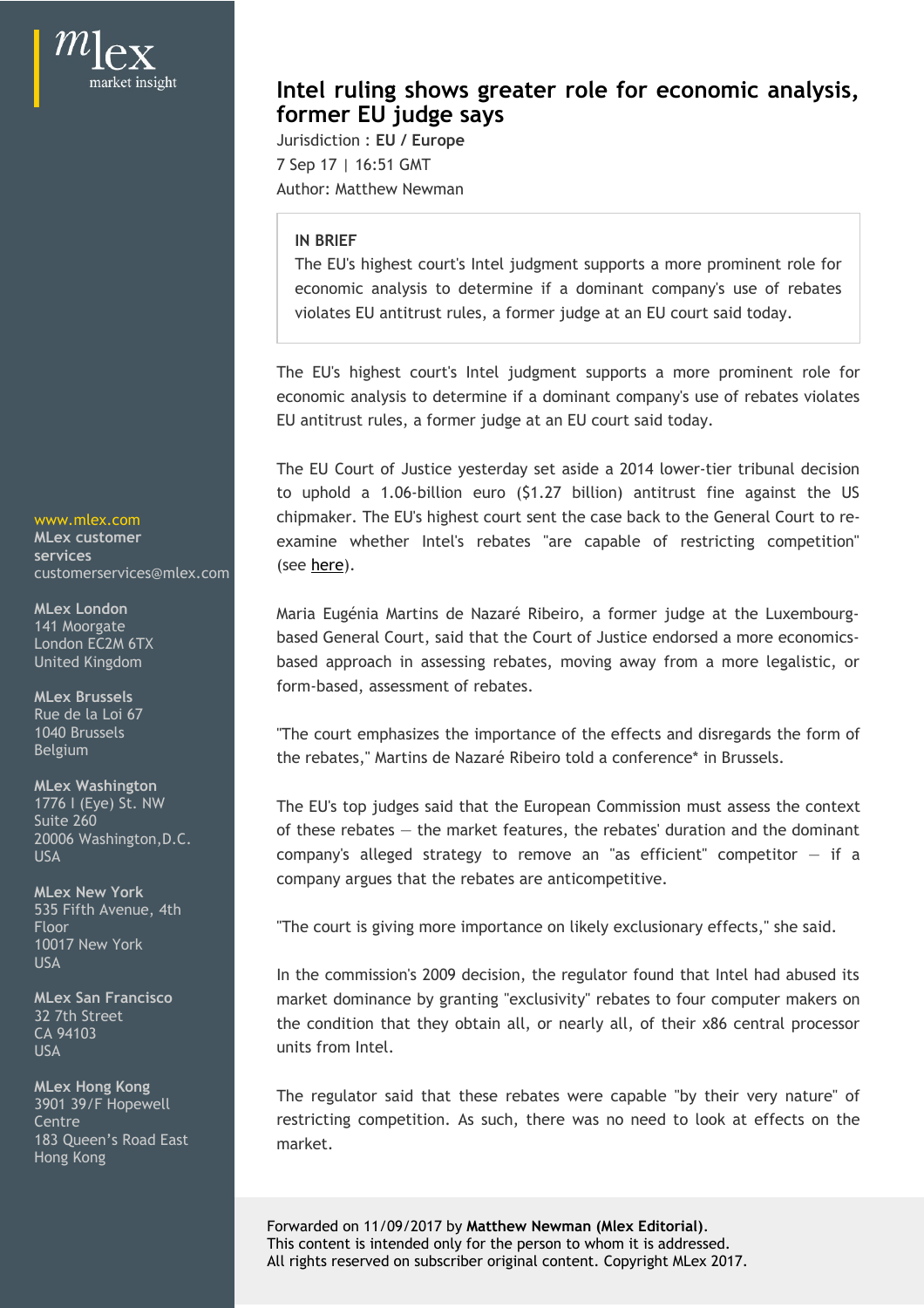

Intel appealed the decision at the General Court. In 2014, the General Court<br>endorsed the commission's decision, agreeing that EU case law dating from 1979<br>showed that exclusivity rebates violate EU antitrust rules by thei endorsed the commission's decision, agreeing that EU case law dating from 1979 showed that exclusivity rebates violate EU antitrust rules by their very nature.

"the principle of the precedent is to be used carefully."

Intel appealed the decision at the General Court. In 2014, the General Court<br>endorsed the commission's decision, agreeing that EU case law dating from 1979<br>showed that exclusivity rebates violate EU antitrust rules by thei "We all know that previous judgments aren't fixed and immutable rulings, and Intel appealed the decision at the General Court. In 2014, the General Court<br>endorsed the commission's decision, agreeing that EU case law dating from 1979<br>showed that exclusivity rebates violate EU antitrust rules by thei Intel appealed the decision at the General Court. In 2014, the General Court<br>endorsed the commission's decision, agreeing that EU case law dating from 1979<br>showed that exclusivity rebates violate EU antitrust rules by thei review and the decisions taken by the court," she said. Intel appealed the decision at the General Court. In 2014, the General Court<br>endorsed the commission's decision, agreeing that EU case law dating from 1979<br>showed that exclusivity rebates violate EU antitrust rules by thei

evolution of case law in two cases involving rebates by Post Danmark.

"I think it's also and more importantly to be read as the expression of the need to reflect and be consistent with the evolution of the jurisprudence concerning price-based exclusion," she said.

www.mlex.com<br>MLex.customer Still, Martins de Nazaré Ribeiro said that the court's decision shows that it's in line with previous cases, including an antitrust case involving Cartes Bancaires, **services** Intel appealed the dectsion at the General Court. In 2014, the General Court<br>enchorsed the commission's decision, agreeing that EU case law dating from 1979<br>showed that exclusivity rebates violate EU antitrust rules by the cards. enoorsed the commissions decision, agreenig that Lucase law dating from 1979<br>showed that exclusivity rebates violate EU antitrust rules by their very nature.<br>Martins de Nazaré Ribeiro said that the Court of Justices decisi the principle of the precedent is to be used carefully.<br>We all know that previous judgments aren't fixed and mimutable rulings, and<br>that a fresh and updated view, connected with reality, raid untrority of judicial<br>review a TWe all know that previous judgments aren't fixed and immutable rulings, and<br>that a fresh and updated view, connected with reality, and informed by<br>experience, is a guarantee of the quality, relability and authority of jud **MLex customer Multiple in the second of the second state in the country decision show** customerservices@mlex.com a French bank-card association that was charged with fixing fees on issuing **MLex London**

endorsed by the Court of Justice" in the Cartes Bancaires case. "It seems that the Court of Justice is following the same approach," she said. **MLex Brussels** London EC2M 6TX **Example 2018 Contract is essential and the importance of the context bas already been** United Kingdom **Exercise Concerns** Concerns and the importance of the concern has already been

involving dominant companies and exclusionary conduct. **MLex Washington** Belgium Belgium and the former judge said that the Court of Justice's decision is in line with the 1776 I (Eye) St. NW

For rebates, the guidance paper said that the commission would apply the "as-20006 Washington,D.C. efficient-competitor test." This test focuses on whether a company's behavior is MLex New York **Example 20 and Strutus Likely to prevent competitors that are "as efficient" as the dominant company** 535 Fifth Avenue, 4th **comes from expanding or entering a market**. USA **USA USA Strategies** in the senator paper and that the commission weak apply the distribution Floor **Floor** Floor Company of Calculating a matrice.

*\* Global antitrust hot topics: EU, US & global perspectives, Concurrences and* **MLex San Francisco** *Baker Botts, Brussels, Sept. 7, 2017* 32 7th Street

**Linked Case File(s)**

Subjects : Antitrust Hong Kong

Forwarded on 11/09/2017 by **Matthew Newman (Mlex Editorial)**. This content is intended only for the person to whom it is addressed. All rights reserved on subscriber original content. Copyright MLex 2017.

141 Moorgate

Rue de la Loi 67 1040 Brussels

Suite 260

10017 New York USA and the contract of the contract of the contract of the contract of the contract of the contract of the contract of the contract of the contract of the contract of the contract of the contract of the contract of the co

CA 94103 USA and the contract of the contract of the contract of the contract of the contract of the contract of the contract of the contract of the contract of the contract of the contract of the contract of the contract of the co

Centre<br>183 Queen's Boad Fast **[Antitrust Intel - Intel - AMD](http://www.mlex.com/EU/Content.aspx?ID=23098) MLex Hong Kong** 3901 39/F Hopewell 183 Queen's Road East